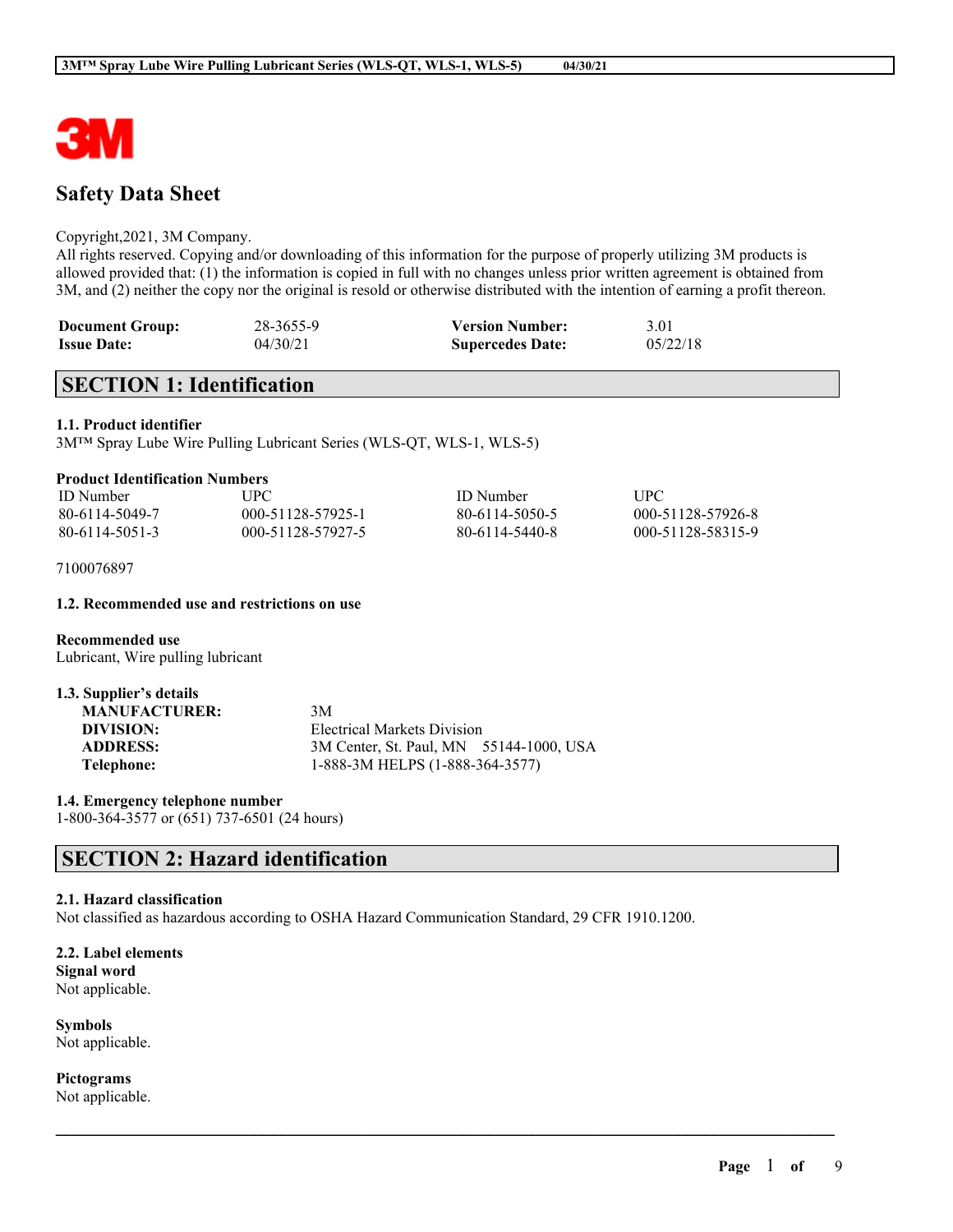4% of the mixture consists of ingredients of unknown acute oral toxicity.

## **SECTION 3: Composition/information on ingredients**

| Ingredient                   | C.A.S. No.        | $\%$ by Wt               |
|------------------------------|-------------------|--------------------------|
| Polyethylene Glycol          | $25322 - 68 - 3$  | $0.5 -$                  |
| Paraffin Wax                 | Trade Secret*     | $0.5 - 2$ Trade Secret * |
| Potassium Vegetable Oil Soap | Trade Secret*     | $0.5 -$                  |
| Polydimethylsiloxane         | Trade Secret*     | $0.25 -$                 |
| Water                        | $ 7732 - 18 - 5 $ | > 90                     |

\*The specific chemical identity and/or exact percentage (concentration) of this composition has been withheld as a trade secret.

| <b>SECTION 4: First aid measures</b> |  |
|--------------------------------------|--|
|--------------------------------------|--|

#### **4.1. Description of first aid measures**

#### **Inhalation:**

No need for first aid is anticipated.

#### **Skin Contact:**

Wash with soap and water. If signs/symptoms develop, get medical attention.

#### **Eye Contact:**

Flush with large amounts of water. Remove contact lenses if easy to do. Continue rinsing. If signs/symptoms persist, get medical attention.

#### **If Swallowed:**

Rinse mouth. If you feel unwell, get medical attention.

#### **4.2. Most important symptoms and effects, both acute and delayed**

No critical symptoms or effects. See Section 11.1, information on toxicological effects.

#### **4.3. Indication of any immediate medical attention and special treatment required**

Not applicable

## **SECTION 5: Fire-fighting measures**

#### **5.1. Suitable extinguishing media**

Material will not burn. Non-combustible. Use a fire fighting agent suitable for surrounding fire. Use a fire fighting agent suitable for the surrounding fire.

 $\mathcal{L}_\mathcal{L} = \mathcal{L}_\mathcal{L} = \mathcal{L}_\mathcal{L} = \mathcal{L}_\mathcal{L} = \mathcal{L}_\mathcal{L} = \mathcal{L}_\mathcal{L} = \mathcal{L}_\mathcal{L} = \mathcal{L}_\mathcal{L} = \mathcal{L}_\mathcal{L} = \mathcal{L}_\mathcal{L} = \mathcal{L}_\mathcal{L} = \mathcal{L}_\mathcal{L} = \mathcal{L}_\mathcal{L} = \mathcal{L}_\mathcal{L} = \mathcal{L}_\mathcal{L} = \mathcal{L}_\mathcal{L} = \mathcal{L}_\mathcal{L}$ 

#### **5.2. Special hazards arising from the substance or mixture**

None inherent in this product.

#### **Hazardous Decomposition or By-Products**

| Substance |                 |
|-----------|-----------------|
|           | Carbon monoxide |
|           | Carbon dioxide  |

## **5.3. Special protective actions for fire-fighters**

No special protective actions for fire-fighters are anticipated.

**Condition** During Combustion During Combustion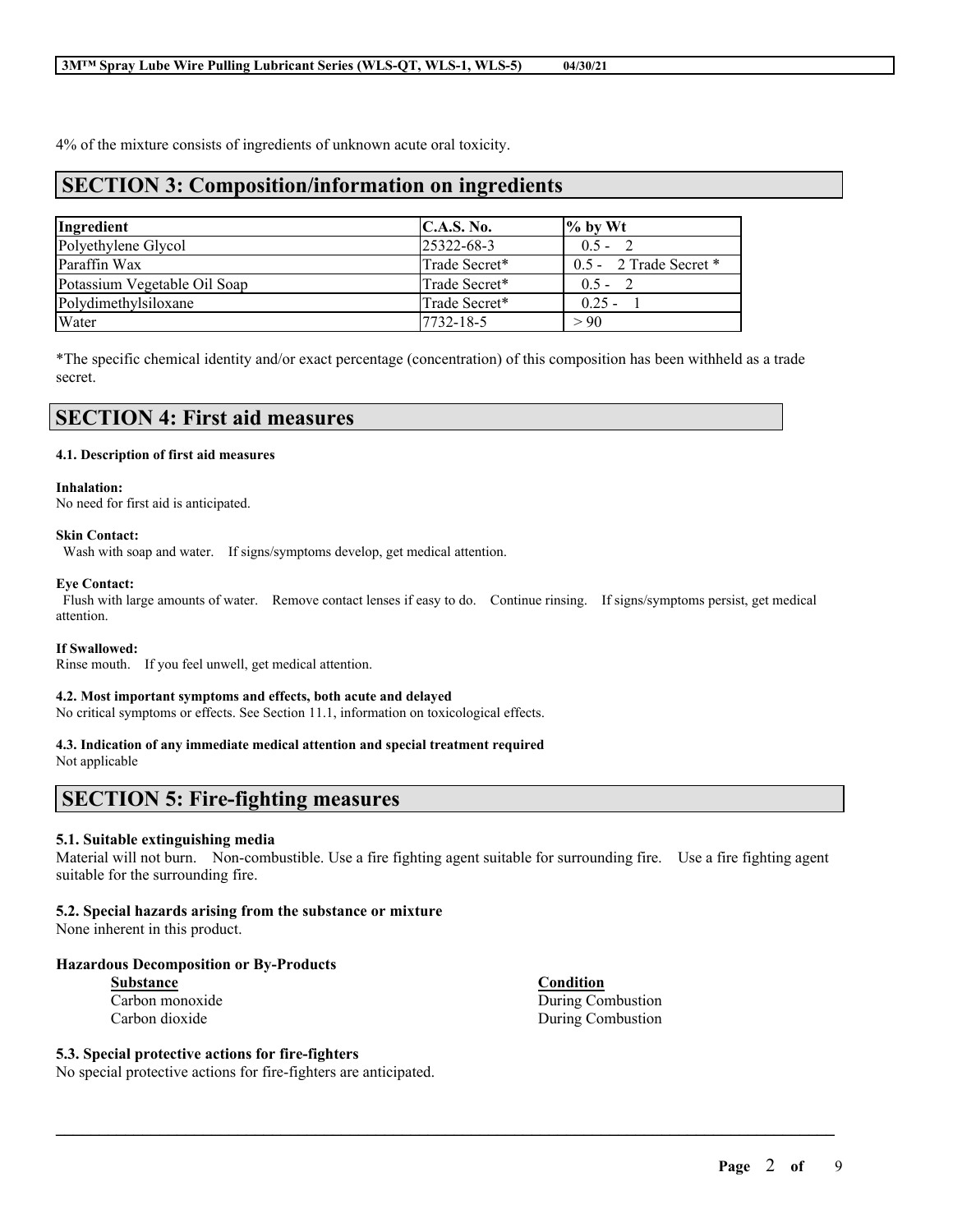# **SECTION 6: Accidental release measures**

## **6.1. Personal precautions, protective equipment and emergency procedures**

Evacuate area. Ventilate the area with fresh air. Refer to other sections of this SDS for information regarding physical and health hazards, respiratory protection, ventilation, and personal protective equipment.

### **6.2. Environmental precautions**

Avoid release to the environment. For larger spills, cover drains and build dikes to prevent entry into sewer systems or bodies of water.

### **6.3. Methods and material for containment and cleaning up**

Contain spill. Working from around the edges of the spill inward, cover with bentonite, vermiculite, or commercially available inorganic absorbent material. Mix in sufficient absorbent until it appears dry. Remember, adding an absorbent material does not remove a physical, health, or environmental hazard. Collect as much of the spilled material as possible. Place in a closed container approved for transportation by appropriate authorities. Clean up residue with water. Seal the container. Dispose of collected material as soon as possible in accordance with applicable local/regional/national/international regulations.

## **SECTION 7: Handling and storage**

### **7.1. Precautions for safe handling**

For industrial/occupational use only. Not for consumer sale or use. Do not eat, drink or smoke when using this product. Wash thoroughly after handling. Avoid release to the environment.

### **7.2. Conditions for safe storage including any incompatibilities**

No special storage requirements.

## **SECTION 8: Exposure controls/personal protection**

#### **8.1. Control parameters**

#### **Occupational exposure limits**

If a component is disclosed in section 3 but does not appear in the table below, an occupational exposure limit is not available for the component.

| Ingredient          | No.<br>$\mathbf{C.A.5.}$ | Agency | Limit type               | <b>Additional Comments</b> |
|---------------------|--------------------------|--------|--------------------------|----------------------------|
| Polyethylene Glycol | 25322-68-3 AIHA          |        | TWA(as aerosol):10 mg/m3 |                            |
|                     |                          |        |                          |                            |

ACGIH : American Conference of Governmental Industrial Hygienists

AIHA : American Industrial Hygiene Association

CMRG : Chemical Manufacturer's Recommended Guidelines

OSHA : United States Department of Labor - Occupational Safety and Health Administration

TWA: Time-Weighted-Average

STEL: Short Term Exposure Limit

CEIL: Ceiling

### **8.2. Exposure controls**

#### **8.2.1. Engineering controls**

Use general dilution ventilation and/or local exhaust ventilation to control airborne exposures to below relevant Exposure Limits and/or control dust/fume/gas/mist/vapors/spray. If ventilation is not adequate, use respiratory protection equipment.

## **8.2.2. Personal protective equipment (PPE)**

## **Eye/face protection**

Select and use eye/face protection to prevent contact based on the results of an exposure assessment. The following eye/face

 $\mathcal{L}_\mathcal{L} = \mathcal{L}_\mathcal{L} = \mathcal{L}_\mathcal{L} = \mathcal{L}_\mathcal{L} = \mathcal{L}_\mathcal{L} = \mathcal{L}_\mathcal{L} = \mathcal{L}_\mathcal{L} = \mathcal{L}_\mathcal{L} = \mathcal{L}_\mathcal{L} = \mathcal{L}_\mathcal{L} = \mathcal{L}_\mathcal{L} = \mathcal{L}_\mathcal{L} = \mathcal{L}_\mathcal{L} = \mathcal{L}_\mathcal{L} = \mathcal{L}_\mathcal{L} = \mathcal{L}_\mathcal{L} = \mathcal{L}_\mathcal{L}$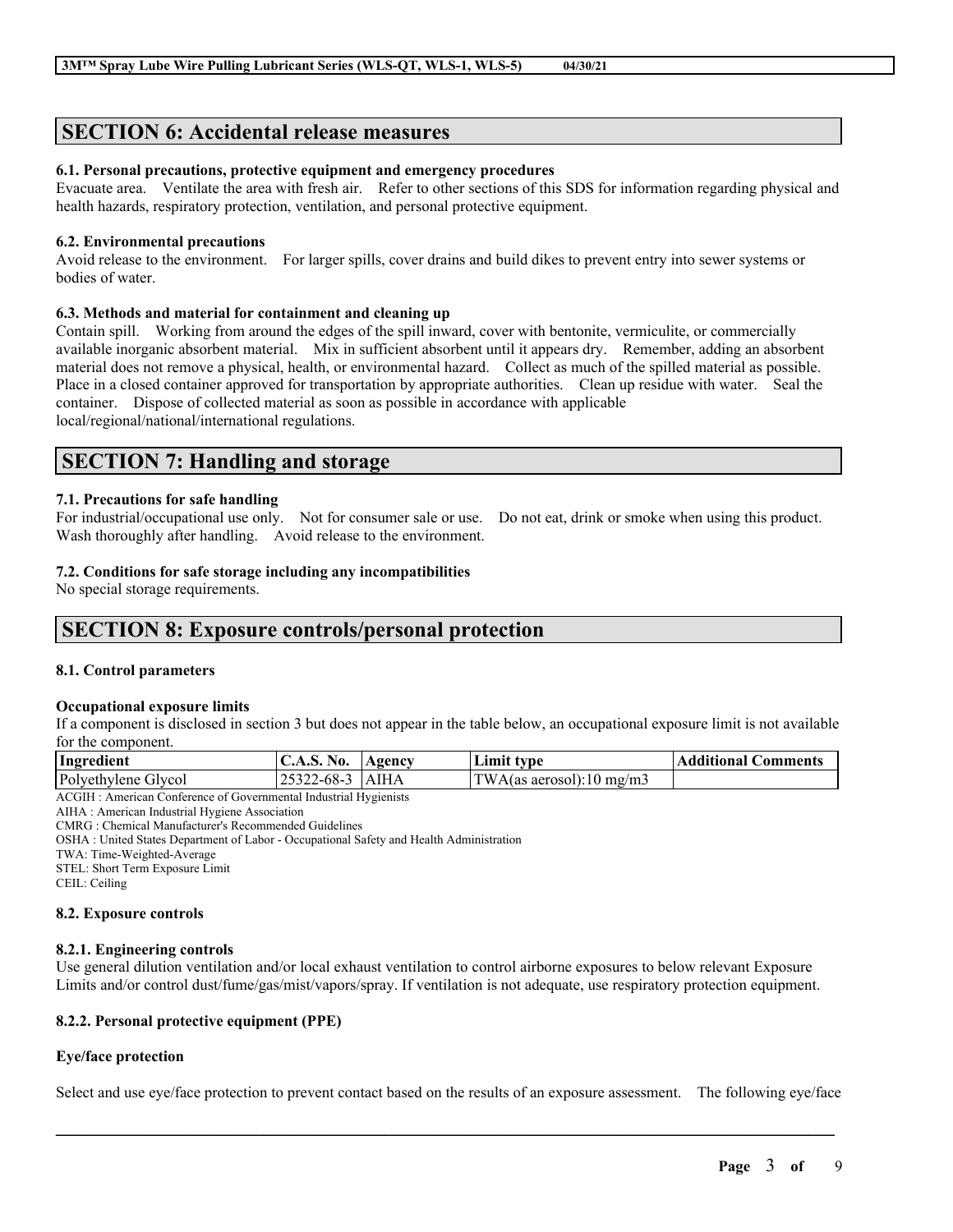protection(s) are recommended: Safety Glasses with side shields

**Skin/hand protection** No protective gloves required.

### **Respiratory protection**

An exposure assessment may be needed to decide if a respirator is required. If a respirator is needed, use respirators as part of a full respiratory protection program. Based on the results of the exposure assessment, select from the following respirator type(s) to reduce inhalation exposure:

Half facepiece or full facepiece air-purifying respirator suitable for particulates

For questions about suitability for a specific application, consult with your respirator manufacturer.

## **SECTION 9: Physical and chemical properties**

## **9.1. Information on basic physical and chemical properties**

| Appearance                                |                                                         |
|-------------------------------------------|---------------------------------------------------------|
| <b>Physical state</b>                     | Liquid                                                  |
| Color                                     | Colorless                                               |
| <b>Specific Physical Form:</b>            | Viscous                                                 |
| Odor                                      | Odorless                                                |
| <b>Odor threshold</b>                     | No Data Available                                       |
| pH                                        | $6.5 - 8.5$                                             |
| <b>Melting point</b>                      | Not Applicable                                          |
| <b>Boiling Point</b>                      | 100 °C                                                  |
| <b>Flash Point</b>                        | No flash point                                          |
| <b>Evaporation rate</b>                   | No Data Available                                       |
| <b>Flammability (solid, gas)</b>          | Not Applicable                                          |
| <b>Flammable Limits(LEL)</b>              | Not Applicable                                          |
| <b>Flammable Limits(UEL)</b>              | Not Applicable                                          |
| <b>Vapor Pressure</b>                     | 18 mmHg [@ 68.0000000000 °F] [Details: @ 20C MITS data] |
| <b>Vapor Density</b>                      | .9 - 1.1 [Ref Std: AIR=1]                               |
| <b>Density</b>                            | Not Applicable                                          |
| <b>Specific Gravity</b>                   | 1.01 $[RefStd:WATER=1]$                                 |
| <b>Solubility in Water</b>                | Complete                                                |
| Solubility- non-water                     | No Data Available                                       |
| Partition coefficient: n-octanol/water    | Not Applicable                                          |
| <b>Autoignition temperature</b>           | Not Applicable                                          |
| <b>Decomposition temperature</b>          | No Data Available                                       |
| <b>Viscosity</b>                          | 110,000 - 115,000 centipoise                            |
| <b>Bulk density</b>                       | Not Applicable                                          |
| <b>Hazardous Air Pollutants</b>           | Not Applicable                                          |
| Molecular weight                          | Not Applicable                                          |
| <b>Volatile Organic Compounds</b>         | $0$ lb/gal                                              |
| <b>Percent volatile</b>                   | $0\%$                                                   |
| <b>Softening point</b>                    | Not Applicable                                          |
| <b>VOC Less H2O &amp; Exempt Solvents</b> | 0 g/l                                                   |
|                                           |                                                         |

 $\mathcal{L}_\mathcal{L} = \mathcal{L}_\mathcal{L} = \mathcal{L}_\mathcal{L} = \mathcal{L}_\mathcal{L} = \mathcal{L}_\mathcal{L} = \mathcal{L}_\mathcal{L} = \mathcal{L}_\mathcal{L} = \mathcal{L}_\mathcal{L} = \mathcal{L}_\mathcal{L} = \mathcal{L}_\mathcal{L} = \mathcal{L}_\mathcal{L} = \mathcal{L}_\mathcal{L} = \mathcal{L}_\mathcal{L} = \mathcal{L}_\mathcal{L} = \mathcal{L}_\mathcal{L} = \mathcal{L}_\mathcal{L} = \mathcal{L}_\mathcal{L}$ 

# **SECTION 10: Stability and reactivity**

#### **10.1. Reactivity**

This material is considered to be non reactive under normal use conditions.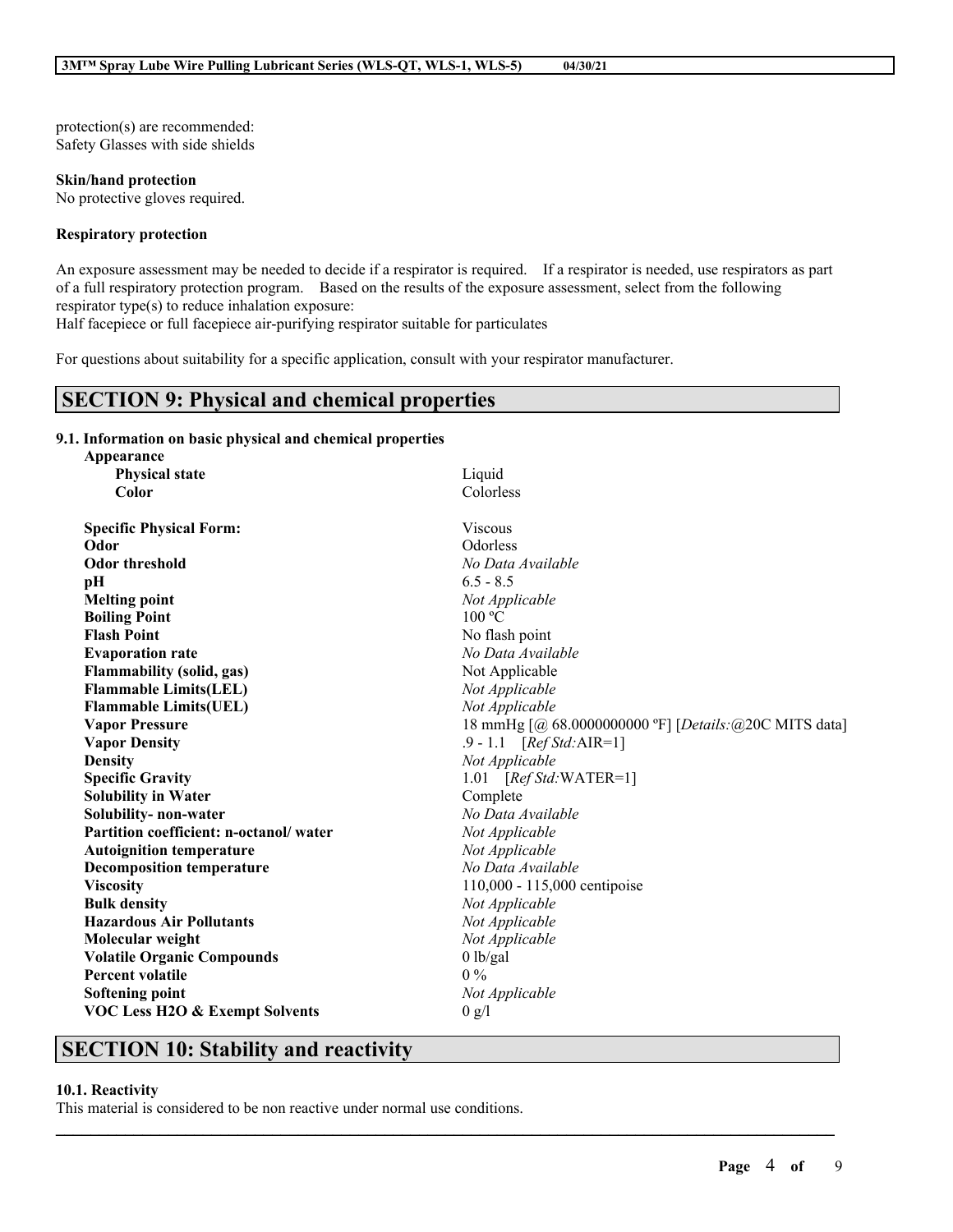## **10.2. Chemical stability**

Stable.

#### **10.3. Possibility of hazardous reactions**

Hazardous polymerization will not occur.

#### **10.4. Conditions to avoid** None known.

#### **10.5. Incompatible materials** None known.

### **10.6. Hazardous decomposition products**

**Substance Condition** Hydrocarbons Not Specified Formaldehyde Not Specified

Refer to section 5.2 for hazardous decomposition products during combustion.

## **SECTION 11: Toxicological information**

The information below may not be consistent with the material classification in Section 2 if specific ingredient **classifications are mandated by a competent authority. In addition, toxicological data on ingredients may not be** reflected in the material classification and/or the signs and symptoms of exposure, because an ingredient may be present below the threshold for labeling, an ingredient may not be available for exposure, or the data may not be **relevant to the material as a whole.**

**11.1. Information on Toxicological effects**

**Signs and Symptoms of Exposure**

Based on test data and/or information on the components, this material may produce the following health effects:

#### **Inhalation:**

No known health effects.

#### **Skin Contact:**

Contact with the skin during product use is not expected to result in significant irritation.

#### **Eye Contact:**

Contact with the eyes during product use is not expected to result in significant irritation.

#### **Ingestion:**

Gastrointestinal Irritation: Signs/symptoms may include abdominal pain, stomach upset, nausea, vomiting and diarrhea.

#### **Toxicological Data**

If a component is disclosed in section 3 but does not appear in a table below, either no data are available for that endpoint or the data are not sufficient for classification.

## **Acute Toxicity**

| Name                | Route     | <b>Species</b> | Value                                             |
|---------------------|-----------|----------------|---------------------------------------------------|
| Overall product     | Ingestion |                | No data available; calculated $ATE > 5,000$ mg/kg |
| Polvethylene Glycol | Dermal    | Rabbit         | $\rm{LD50} > 20.000 \; m\text{g/kg}$              |
| Polvethylene Glycol | Ingestion | Rat            | 32.770 mg/kg<br>LD50                              |

 $\mathcal{L}_\mathcal{L} = \mathcal{L}_\mathcal{L} = \mathcal{L}_\mathcal{L} = \mathcal{L}_\mathcal{L} = \mathcal{L}_\mathcal{L} = \mathcal{L}_\mathcal{L} = \mathcal{L}_\mathcal{L} = \mathcal{L}_\mathcal{L} = \mathcal{L}_\mathcal{L} = \mathcal{L}_\mathcal{L} = \mathcal{L}_\mathcal{L} = \mathcal{L}_\mathcal{L} = \mathcal{L}_\mathcal{L} = \mathcal{L}_\mathcal{L} = \mathcal{L}_\mathcal{L} = \mathcal{L}_\mathcal{L} = \mathcal{L}_\mathcal{L}$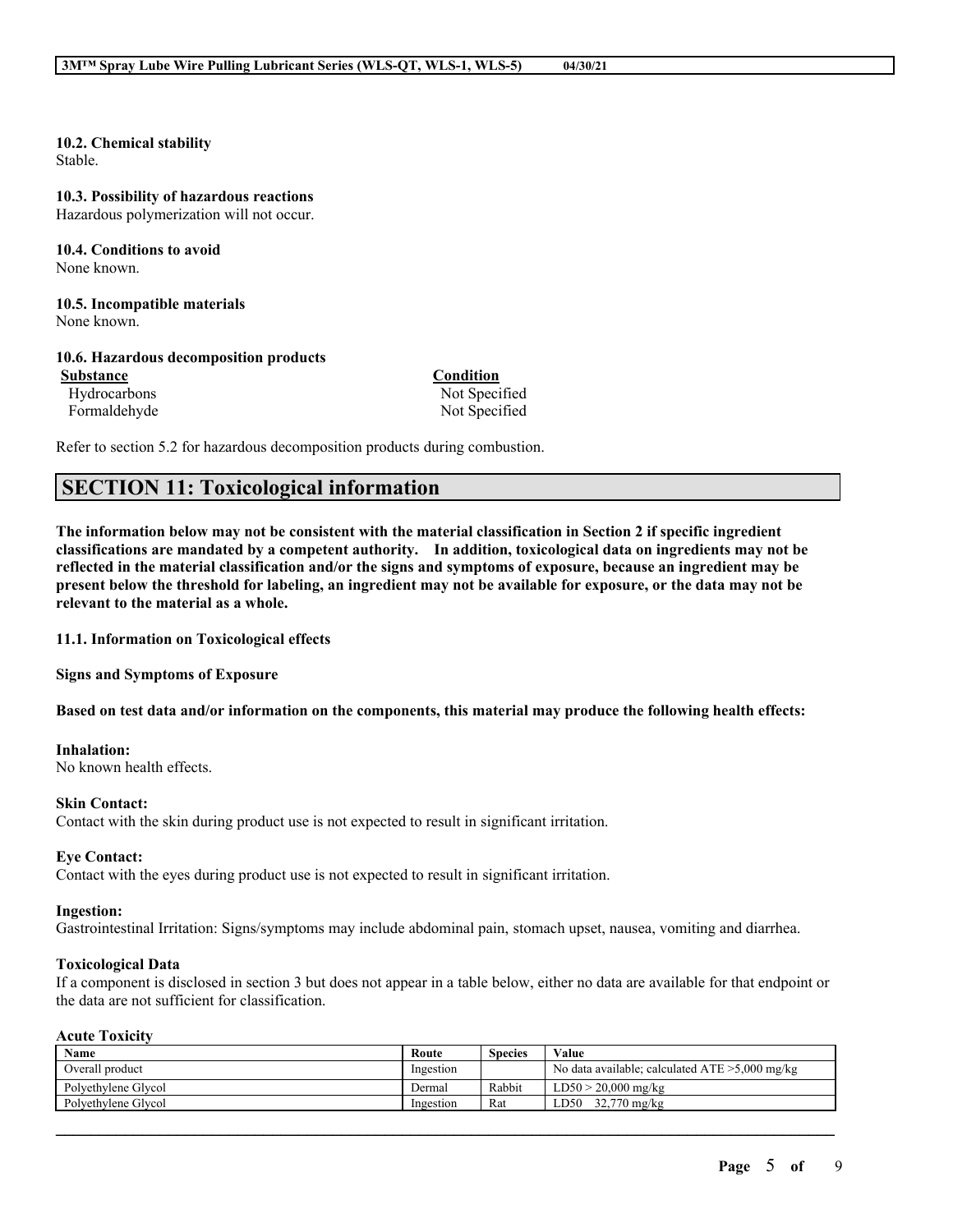| .udimath:<br>visiloxane<br>ŌГ<br>umuu             | Dermal    | $\cdots$<br>Rabbit | 40C<br>$\cdot$ $\sim$<br>.<br>mg/kg<br>,,,<br>--             |
|---------------------------------------------------|-----------|--------------------|--------------------------------------------------------------|
| vdimethvisiloxane<br><b>Dan</b><br>v<br>$\ddotsc$ | Ingestion | Rat                | $-$<br>$\Omega$<br>$\sim$ $\sim$ $\sim$<br>15<br>mg/kg<br>ww |

ATE = acute toxicity estimate

#### **Skin Corrosion/Irritation**

| Name                 | <b>Species</b> | Value                     |
|----------------------|----------------|---------------------------|
| Polvethylene Glycol  | Rabbit         | Minimal irritation        |
| Polydimethylsiloxane | Rabbit         | No significant irritation |

#### **Serious Eye Damage/Irritation**

| <b>Name</b>          | <b>Species</b> | Value                     |
|----------------------|----------------|---------------------------|
|                      |                |                           |
| Polvethylene Glycol  | Rabbit         | Mild irritant             |
| Polydimethylsiloxane | Rabbit         | No significant irritation |

### **Skin Sensitization**

| <b>Name</b>            | $\sim$<br><b>Species</b> | $\mathbf{v}$ $\mathbf{v}$<br>⁄ alue       |
|------------------------|--------------------------|-------------------------------------------|
| Glycol<br>Polyethylene | $\sim$<br>Guinea         | . .<br>$\sim$ $\sim$<br>classified<br>Not |
|                        | pig                      |                                           |

## **Respiratory Sensitization**

For the component/components, either no data are currently available or the data are not sufficient for classification.

#### **Germ Cell Mutagenicity**

| Name                | Route    | Value                         |
|---------------------|----------|-------------------------------|
|                     |          |                               |
| Polyethylene Glycol | In Vitro | $\mathbf{v}$<br>Not mutagenic |
| Polyethylene Glycol | In vivo  | Not mutagenic                 |

## **Carcinogenicity**

| -------------------                                     |                |               |                   |  |  |  |  |
|---------------------------------------------------------|----------------|---------------|-------------------|--|--|--|--|
| <b>100</b><br>Name                                      | : Rout         | Snecies       | ⁄ alue            |  |  |  |  |
| $\mathbf{r}$<br>$P_{\Omega}$<br><i>i</i> lvcol<br>vlene | inge<br>estior | ∽<br>Rat<br>. | einogenic<br>ה רי |  |  |  |  |

### **Reproductive Toxicity**

#### **Reproductive and/or Developmental Effects**

| Name                | Route                   | Value                                                 | <b>Species</b> | <b>Test Result</b>                           | Exposure<br><b>Duration</b> |
|---------------------|-------------------------|-------------------------------------------------------|----------------|----------------------------------------------|-----------------------------|
| Polyethylene Glycol | Ingestion               | Not classified for female reproduction                | Rat            | <b>NOAEL 1,125</b><br>mg/kg/day              | during<br>gestation         |
| Polyethylene Glycol | Ingestion               | Not classified for male reproduction                  | Rat            | <b>NOAEL 5699</b><br>$+/- 1341$<br>mg/kg/day | 5 days                      |
| Polyethylene Glycol | <b>Not</b><br>Specified | Not classified for reproduction and/or<br>development |                | <b>NOEL N/A</b>                              |                             |
| Polyethylene Glycol | Ingestion               | Not classified for development                        | Mouse          | <b>NOAEL 562</b><br>mg/animal/da             | during<br>gestation         |

### **Target Organ(s)**

#### **Specific Target Organ Toxicity - single exposure**

| Name                | Route      | Target Organ(s)        | Value          | <b>Species</b> | <b>Test Result</b>           | Exposure<br><b>Duration</b> |
|---------------------|------------|------------------------|----------------|----------------|------------------------------|-----------------------------|
| Polyethylene Glycol | Inhalation | respiratory irritation | Not classified | Rat            | <b>NOAEL</b><br>$1.008$ mg/l | weeks                       |

## **Specific Target Organ Toxicity - repeated exposure**

| $\sim$<br><b>B</b> T<br>Name | Route | <b>STATE</b><br>Organ(s)<br>rarget<br>ີ | $ -$<br>Value | $\sim$<br><b>Species</b> | <b>CONTRACTOR</b><br>Result<br>`est | Exposure |
|------------------------------|-------|-----------------------------------------|---------------|--------------------------|-------------------------------------|----------|
|                              |       |                                         |               |                          |                                     |          |
|                              |       |                                         |               |                          |                                     |          |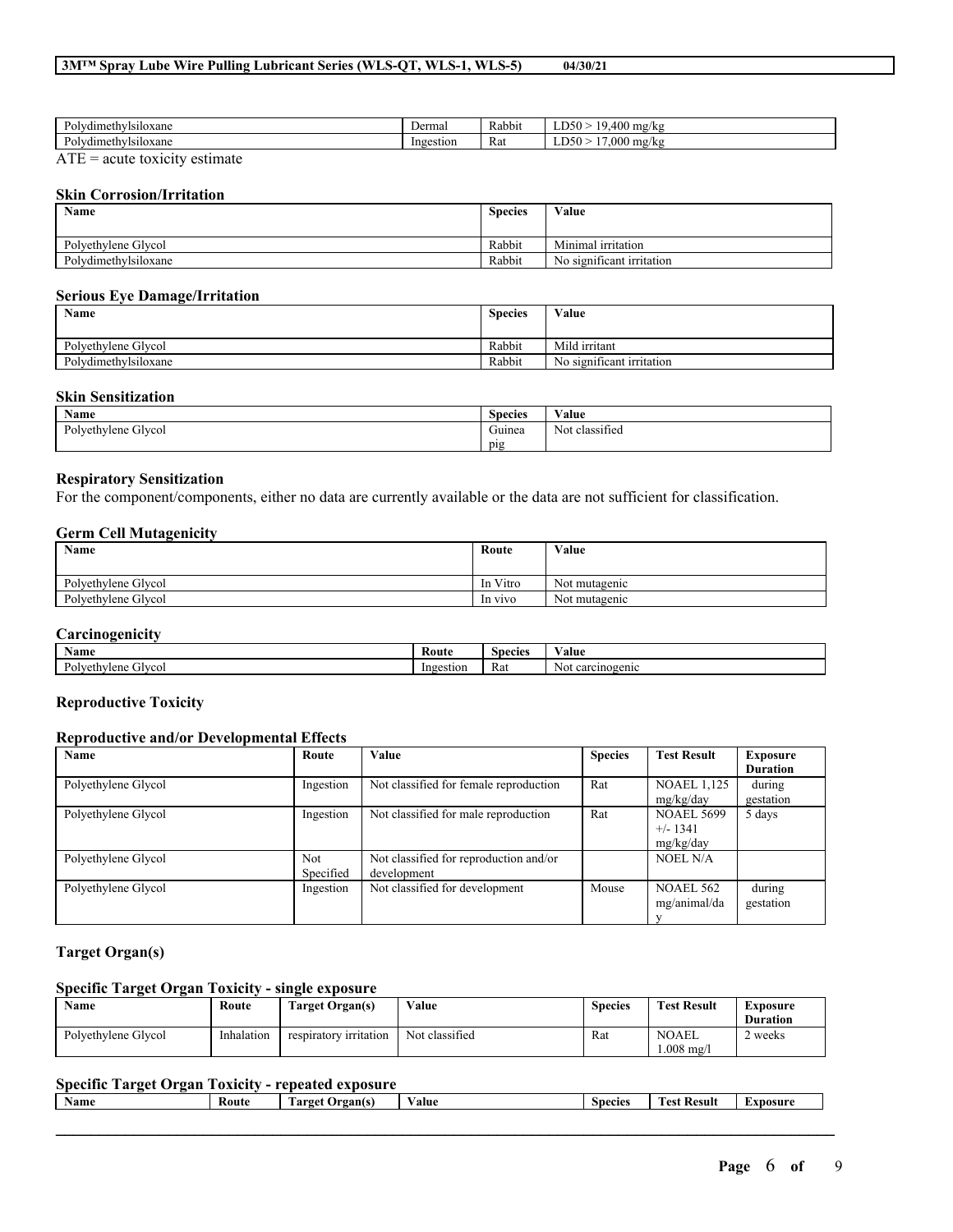|                     |            |                                                                                                                 |                |     |                                      | <b>Duration</b> |
|---------------------|------------|-----------------------------------------------------------------------------------------------------------------|----------------|-----|--------------------------------------|-----------------|
| Polyethylene Glycol | Inhalation | respiratory system                                                                                              | Not classified | Rat | <b>NOAEL</b><br>$1.008 \text{ mg/l}$ | 2 weeks         |
| Polyethylene Glycol | Ingestion  | kidney and/or<br>bladder   heart  <br>endocrine system  <br>hematopoietic<br>system   liver  <br>nervous system | Not classified | Rat | <b>NOAEL</b><br>5,640<br>mg/kg/day   | 13 weeks        |

### **Aspiration Hazard**

For the component/components, either no data are currently available or the data are not sufficient for classification.

### Please contact the address or phone number listed on the first page of the SDS for additional toxicological information **on this material and/or its components.**

## **SECTION 12: Ecological information**

## **Ecotoxicological information**

Please contact the address or phone number listed on the first page of the SDS for additional ecotoxicological information on this material and/or its components.

### **Chemical fate information**

Please contact the address or phone number listed on the first page of the SDS for additional chemical fate information on this material and/or its components.

## **SECTION 13: Disposal considerations**

#### **13.1. Disposal methods**

Dispose of contents/ container in accordance with the local/regional/national/international regulations.

Prior to disposal, consult all applicable authorities and regulations to insure proper classification. Dispose of waste product in a permitted industrial waste facility. Empty and clean product containers may be disposed as non-hazardous waste. Consult your specific regulations and service providers to determine available options and requirements.

 $\mathcal{L}_\mathcal{L} = \mathcal{L}_\mathcal{L} = \mathcal{L}_\mathcal{L} = \mathcal{L}_\mathcal{L} = \mathcal{L}_\mathcal{L} = \mathcal{L}_\mathcal{L} = \mathcal{L}_\mathcal{L} = \mathcal{L}_\mathcal{L} = \mathcal{L}_\mathcal{L} = \mathcal{L}_\mathcal{L} = \mathcal{L}_\mathcal{L} = \mathcal{L}_\mathcal{L} = \mathcal{L}_\mathcal{L} = \mathcal{L}_\mathcal{L} = \mathcal{L}_\mathcal{L} = \mathcal{L}_\mathcal{L} = \mathcal{L}_\mathcal{L}$ 

## **EPA Hazardous Waste Number (RCRA):** Not regulated

## **SECTION 14: Transport Information**

For Transport Information, please visit http://3M.com/Transportinfo or call 1-800-364-3577 or 651-737-6501.

## **SECTION 15: Regulatory information**

## **15.1. US Federal Regulations**

Contact 3M for more information.

## **EPCRA 311/312 Hazard Classifications:**

**Physical Hazards** Not applicable

## **Health Hazards**

Not applicable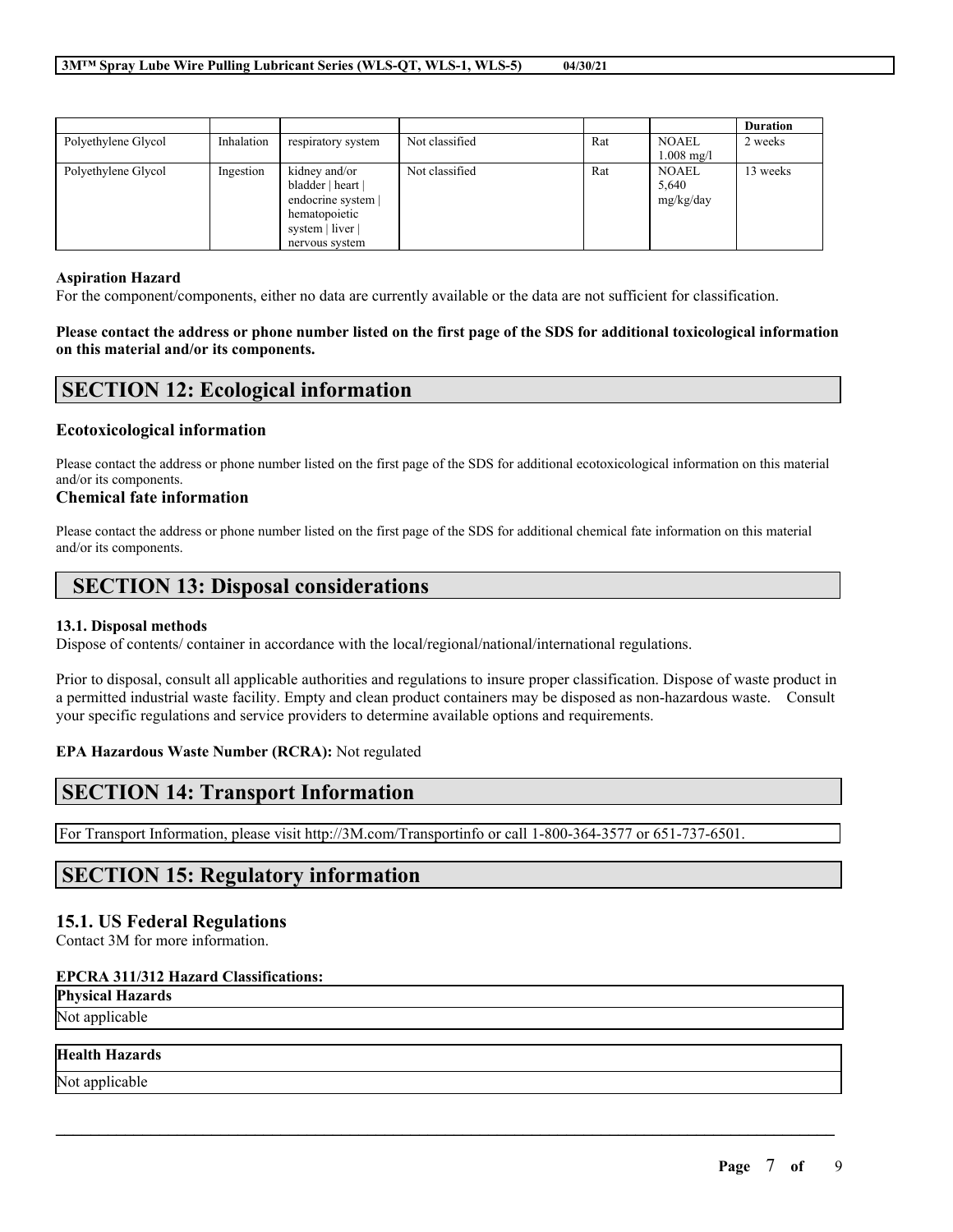## **15.2. State Regulations**

Contact 3M for more information.

## **15.3. Chemical Inventories**

The components of this material are in compliance with the provisions of Australia National Industrial Chemical Notification and Assessment Scheme (NICNAS). Certain restrictions may apply. Contact the selling division for additional information.

The components of this product are in compliance with the new substance notification requirements of CEPA.

The components of this material are in compliance with the China "Measures on Environmental Management of New Chemical Substance". Certain restrictions may apply. Contact the selling division for additional information.

The components of this material are in compliance with the provisions of the Korean Toxic Chemical Control Law. Certain restrictions may apply. Contact the selling division for additional information.

The components of this material are in compliance with the provisions of Japan Chemical Substance Control Law. Certain restrictions may apply. Contact the selling division for additional information.

The components of this material are in compliance with the provisions of Philippines RA 6969 requirements. Certain restrictions may apply. Contact the selling division for additional information.

The components of this product are in compliance with the chemical notification requirements of TSCA. All required components of this product are listed on the active portion of the TSCA Inventory.

Contact 3M for more information.

## **15.4. International Regulations**

Contact 3M for more information.

## **This SDS has been prepared to meet the U.S. OSHA Hazard Communication Standard, 29 CFR 1910.1200.**

## **SECTION 16: Other information**

### **NFPA Hazard Classification**

**Health:** 0 **Flammability:** 0 **Instability:** 0 **Special Hazards:** None

National Fire Protection Association (NFPA) hazard ratings are designed for use by emergency response personnel to address the hazards that are presented by short-term, acute exposure to a material under conditions of fire, spill, or similar emergencies. Hazard ratings are primarily based on the inherent physical and toxic properties of the material but also include the toxic properties of combustion or decomposition products that are known to be generated in significant quantities.

| <b>Document Group:</b> | 28-3655-9 | <b>Version Number:</b>  | 3.01     |
|------------------------|-----------|-------------------------|----------|
| <b>Issue Date:</b>     | 04/30/21  | <b>Supercedes Date:</b> | 05/22/18 |

DISCLAIMER: The information in this Safety Data Sheet (SDS) is believed to be correct as of the date issued. 3M MAKES NO WARRANTIES, EXPRESSED OR IMPLIED, INCLUDING, BUT NOT LIMITED TO, ANY IMPLIED WARRANTY OF MERCHANTABILITY OR FITNESS FOR A PARTICULAR PURPOSE OR COURSE OF PERFORMANCE OR USAGE OF TRADE. User is responsible for determining whether the 3M product is fit for a particular purpose and suitable for user's method of use or application. Given the variety of factors that can affect the use and application of a 3M product, some of which are uniquely within the user's knowledge and control, it is essential that the user evaluate the 3M product to determine whether it is fit for a particular purpose and suitable for user's method of use or application.

3M provides information in electronic form as a service to its customers. Due to the remote possibility that electronic transfer may have resulted in errors, omissions or alterations in this information, 3M makes no representations as to its completeness

 $\mathcal{L}_\mathcal{L} = \mathcal{L}_\mathcal{L} = \mathcal{L}_\mathcal{L} = \mathcal{L}_\mathcal{L} = \mathcal{L}_\mathcal{L} = \mathcal{L}_\mathcal{L} = \mathcal{L}_\mathcal{L} = \mathcal{L}_\mathcal{L} = \mathcal{L}_\mathcal{L} = \mathcal{L}_\mathcal{L} = \mathcal{L}_\mathcal{L} = \mathcal{L}_\mathcal{L} = \mathcal{L}_\mathcal{L} = \mathcal{L}_\mathcal{L} = \mathcal{L}_\mathcal{L} = \mathcal{L}_\mathcal{L} = \mathcal{L}_\mathcal{L}$